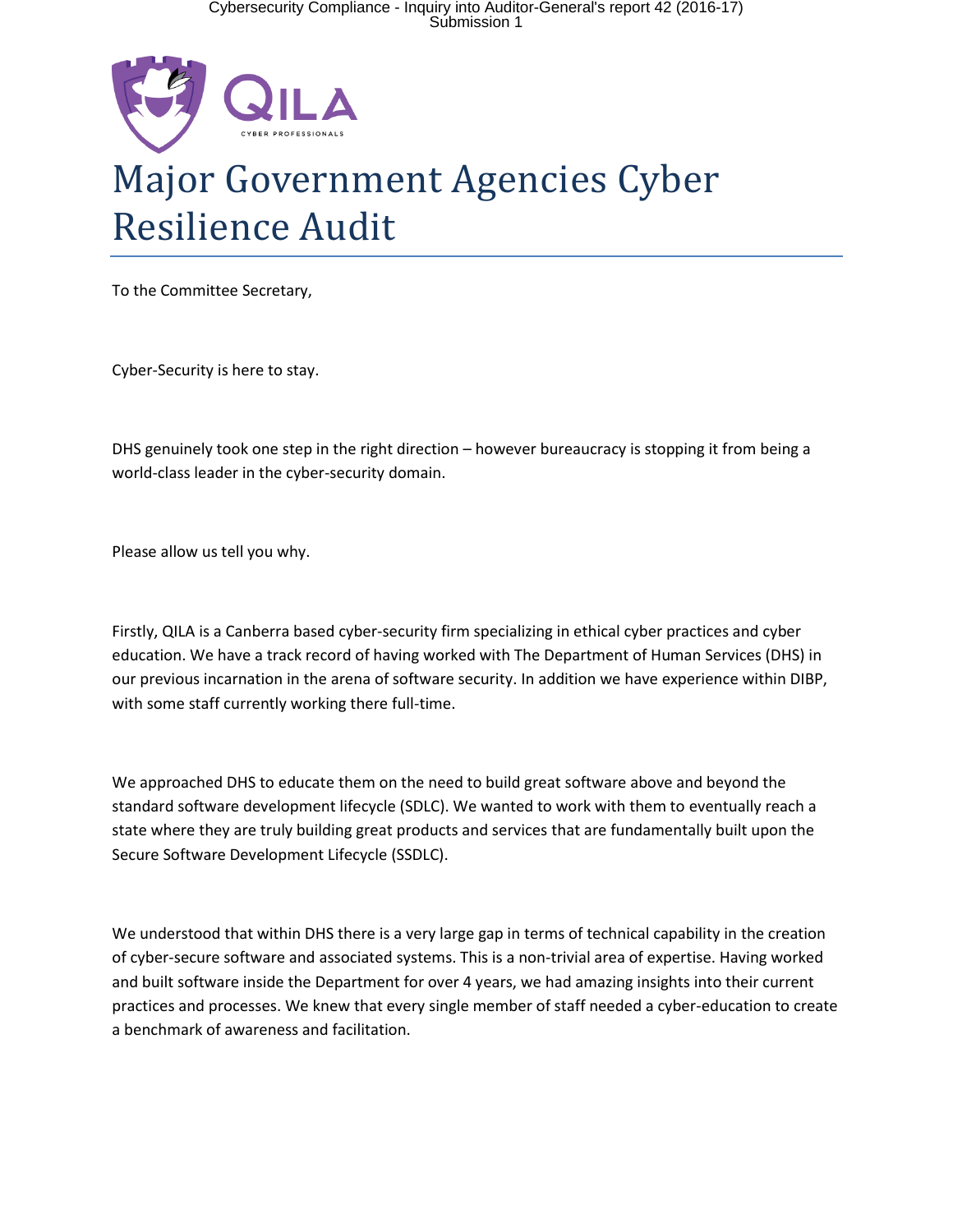## Cybersecurity Compliance - Inquiry into Auditor-General's report 42 (2016-17) Submission 1



To DHS's credit, we were able to educate approximately 50 staff members, in the first phase of software security. Our interaction was through the DHS learning center, which unfortunately is NOT staffed with decision makers, nor with any managers of sufficient technical expertise or desire to change or improve anything at all. QILA had no direct access to any of the people involved in security and it turned into a very frustrating exercise and so we have given up as we need to chase work we can actually win. The gulf was too wide to cross. We knew we could add immense value and yet as a local, Australia business we had no access mechanisms of any merit.

Australia has so much talent and expertise in cyber security, yet the bureaucracy of these large federal agencies will continue to result in sub-standard outcomes until the very best Australia has to offer can be brought into the fold. We happen to believe, that even with a small amount of tuning, that this is possible.

By way of summary, and to crystalize direct benefits and gains to DHS, ATO and DIBP, we state the following for the perusal of the committee:

## **Key Issues:**

- Cyber security is seen as an ex-post facto exercise. This is completely the wrong philosophy
- Organization's like QILA cannot get a seat at the negotiating table. Australia has deep, worldclass experts that are not being utitlized with organisations such as DHS due to the bureaucracy and lack initiative by these large Federal Departments.
- Secure software is a journey and not a destination. DHS severely lacks the skills to build worldclass, secure software systems from the ground-up. This is not an opinion, and is true for the majority of the developers currently employed by both DIBP and DHS. Our agency has worked in both and we know their processes better than probably even the committee members themselves.
- The culture of learning to be frank in the public service is dead.